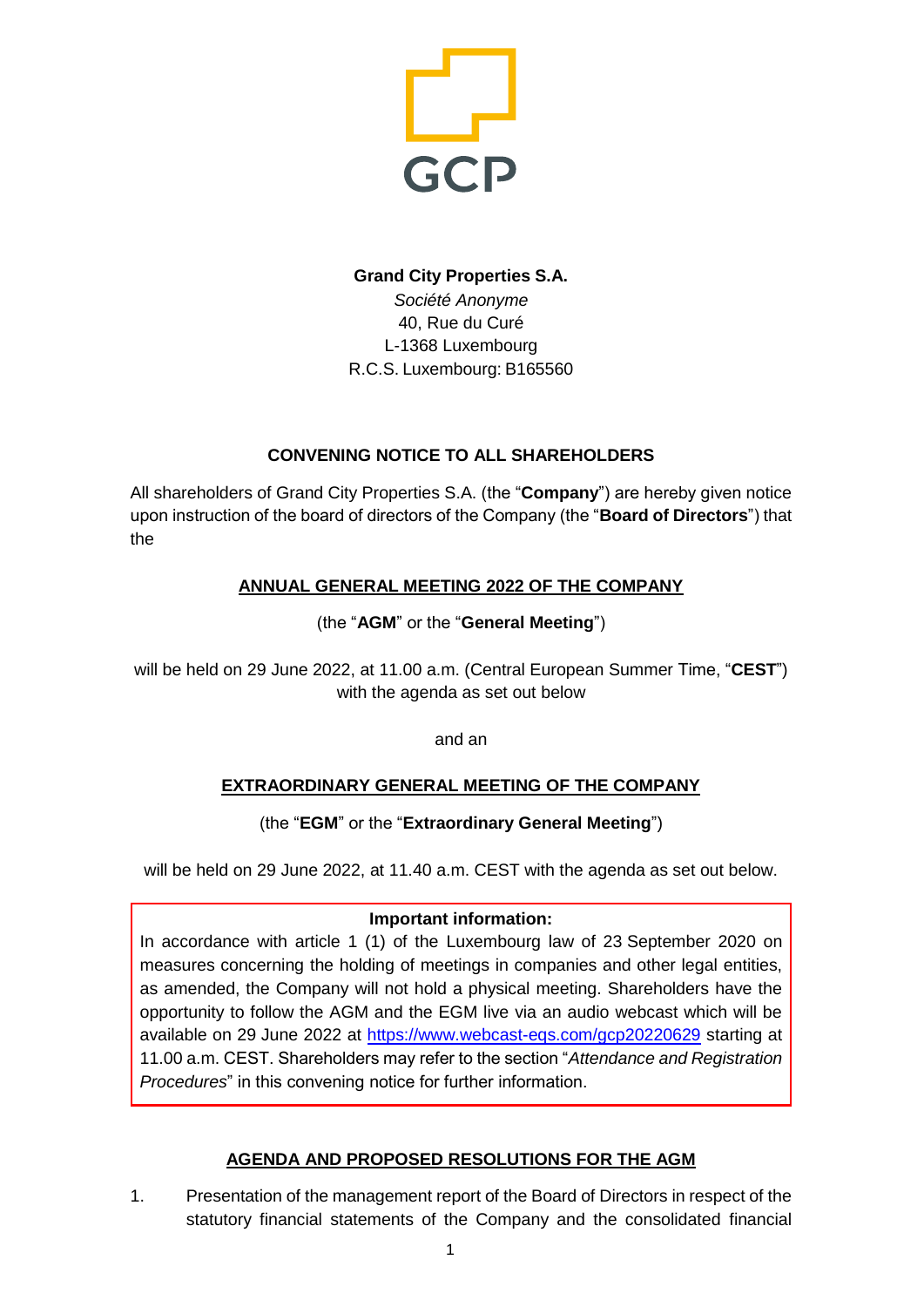statements of the Company and its group for the financial year ended on 31 December 2021.

### *No resolutions required.*

2. Presentation of the reports of the independent auditor of the Company in respect of the statutory financial statements of the Company and the consolidated financial statements of the Company and its group for the financial year ended on 31 December 2021.

### *No resolutions required.*

3. Presentation and approval of the statutory financial statements of the Company for the financial year ended on 31 December 2021.

#### *Resolution proposed by the Board of Directors:*

*"The General Meeting, after having reviewed the management report of the Board of Directors and the report of the independent auditor of the Company, approves the statutory financial statements of the Company for the financial year ended on 31 December 2021 in their entirety."*

4. Presentation and approval of the consolidated financial statements of the Company and its group for the financial year ended on 31 December 2021.

#### *Resolution proposed by the Board of Directors:*

*"The General Meeting, after having reviewed the management report of the Board of Directors and the report of the independent auditor of the Company, approves the consolidated financial statements of the Company and its group for the financial year ended on 31 December 2021 in their entirety."*

5. Allocation of the statutory financial results for the financial year ended on 31 December 2021.

#### *Resolution proposed by the Board of Directors:*

*"The General Meeting notes and acknowledges the statutory net profit of the Company in the amount of EUR 9,126,907 for the financial year ended on 31 December 2021 and resolves to carry it forward to the next financial year."*

6. Discharge to be granted to each of the members of the Board of Directors in respect of the performance of their duties during the financial year ended on 31 December 2021.

#### *Resolution proposed by the Board of Directors:*

*"The General Meeting resolves to grant discharge to each of the members of the Board of Directors in respect of the performance of their duties during the financial year ended on 31 December 2021."*

7. Renewal of the mandate of KPMG Luxembourg SA, *société anonyme,* as independent auditor of the Company whose mandate will automatically expire on the date of the annual general meeting of the shareholders of the Company to be held in 2023.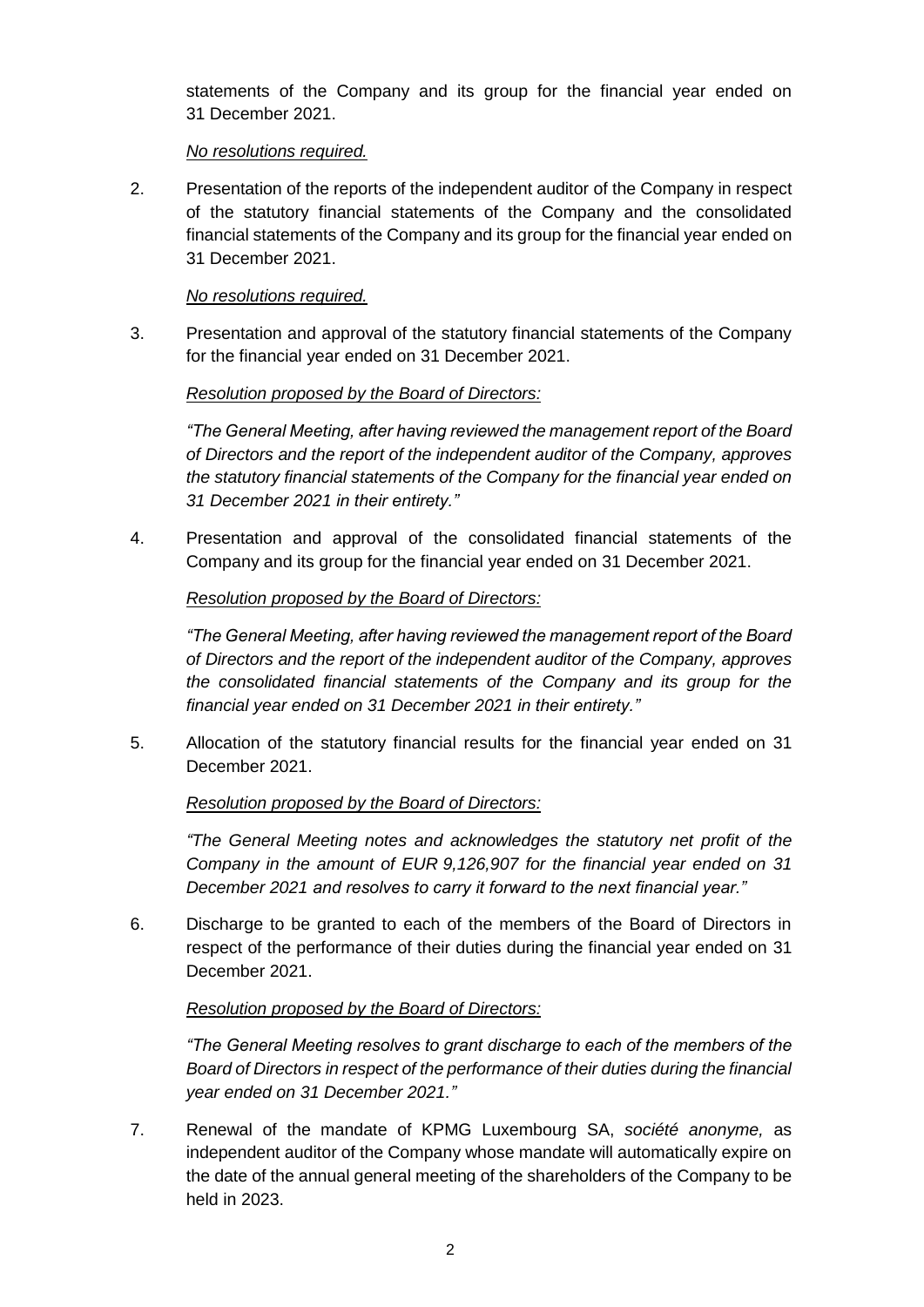### *Resolution proposed by the Board of Directors:*

*"The General Meeting resolves to renew the mandate of KPMG Luxembourg SA, société anonyme, having its registered office at 39, avenue John F. Kennedy, L-1855 Luxembourg, Grand Duchy of Luxembourg, registered with the RCSL under number B149133, as independent auditor of the Company in relation to the statutory financial statements of the Company and the consolidated financial statements of the Company and its group for a term which will expire at the end of the annual general meeting of the shareholders of the Company called to approve the statutory financial statements of the Company and the consolidated financial statements of the Company and its group for the financial year ending on 31 December 2022*.*"*

8. Distribution of a dividend in the amount of EUR 0.8340 (gross) per share.

## *Resolution proposed by the Board of Directors:*

*"The General Meeting, upon the proposal of the Board of Directors, resolves to approve the distribution of a dividend from the share premium account of the Company relating to the financial year ended on 31 December 2021 in the amount of EUR 0.8340 (gross) per share for the holders of record in the security settlement systems on 1 July 2022."*

Assuming that the shareholders adopt this resolution, the Board of Directors hereby offers to shareholders the choice of receiving the dividend either in cash or in the form of shares in the Company. The cash dividend is expected to be paid on 19 July 2022 and the shares to be delivered on 25 July 2022. For further information in relation to the dividend payment, please refer to the prospectus exemption document and to the document "*Information on the Scrip Dividend*", both will be published on the Company's website at [https://www.grandcityproperties.com/investor-relations/general-meeting/agm](https://www.grandcityproperties.com/investor-relations/general-meeting/agm-egm-2022/)[egm-2022/.](https://www.grandcityproperties.com/investor-relations/general-meeting/agm-egm-2022/)

9. Presentation and approval on an advisory non-binding basis (advisory vote) of the remuneration report for the financial year ended on 31 December 2021.

### *Resolution proposed by the Board of Directors:*

*"The General Meeting approves on an advisory non-binding basis the remuneration report of the Company for the financial year ended on 31 December 2021 in its entirety."*

# **QUORUM AND MAJORITY REQUIREMENTS FOR THE AGM**

There is no quorum of presence requirement for the AGM. The agenda items are adopted by a simple majority of the votes validly cast by shareholders duly present or represented. Each share is entitled to one vote.

# **AGENDA AND PROPOSED RESOLUTIONS FOR THE EGM**

- 1. Decision to:
	- (a) create a new authorised share capital of the Company in an amount of EUR 17,381,210.10 (represented by a maximum amount of 173,812,101 shares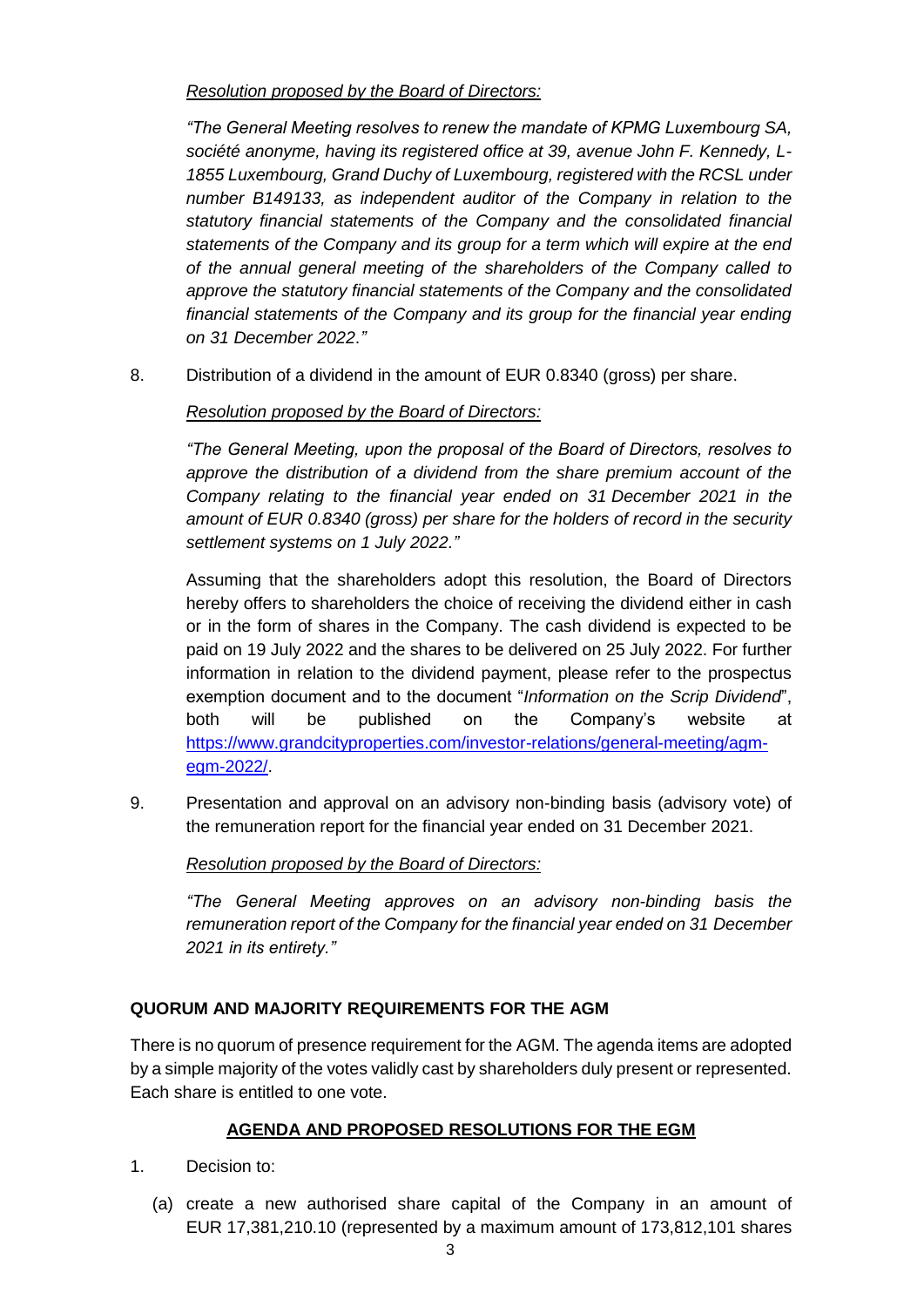with a par value of ten cents each) and to approve the authorisation of the Board of Directors to increase the corporate share capital within the limits of the new authorised share capital for a period of five (5) years from 29 June 2022, or in case of adjournment because no quorum has been reached at the first EGM, of the adjourned EGM that effectively resolved on the creation of the new authorised share capital of the Company.

- (b) approve the report of the Board of Directors pursuant to article 420-26 of the law of 10 August 1915 on commercial companies, as amended from time to time, relating to the possibility of the Board of Directors to cancel or limit any preferential subscription rights of the shareholders in relation to an increase of the share capital made within the new authorised share capital of the Company;
- (c) grant to the Board of Directors as referred to in article 420-26 (5) of the law of 10 August 1915 on commercial companies, as amended from time to time, all powers to carry out capital increases within the framework of the new authorised share capital and to cancel or limit any preferential subscription right of the shareholders of the Company on the issue of new shares; and
- (d) amend article 5.2 of the articles of association of the Company (the "**Articles**") accordingly.

#### *Resolution proposed by the Board of Directors:*

*"The Extraordinary General Meeting resolves to:*

- *a. approve the creation of a new authorised share capital of the Company in an amount of EUR 17,381,210.10 (represented by a maximum amount of 173,812,101 shares with a par value of ten cents each) and to approve the authorisation of the Board of Directors to increase the corporate share capital within the limits of the new authorised share capital for a period of five (5) years from 29 June* 2022 *[or in case of adjournment because no quorum has been reached at the first EGM, of the adjourned EGM that effectively resolved on the creation of the new authorised share capital of the Company];*
- *b. approve the report of the Board of Directors relating to the possibility of the Board of Directors to cancel or limit any preferential subscription rights of the shareholders in relation to an increase of the share capital made within the new authorised share capital of the Company;*
- *c. grant to the Board of Directors all powers to carry out capital increases within the framework of the new authorised share capital and to cancel or limit any preferential subscription right of the shareholders of the Company on the issue of new shares; and*
- *d. amend article 5.2 of the Articles to read as follows:*

#### *"Article 5.2. Authorised share capital*

*The authorised share capital of the Company is set at seventeen million three hundred eighty-one thousand two hundred ten euro and ten cents*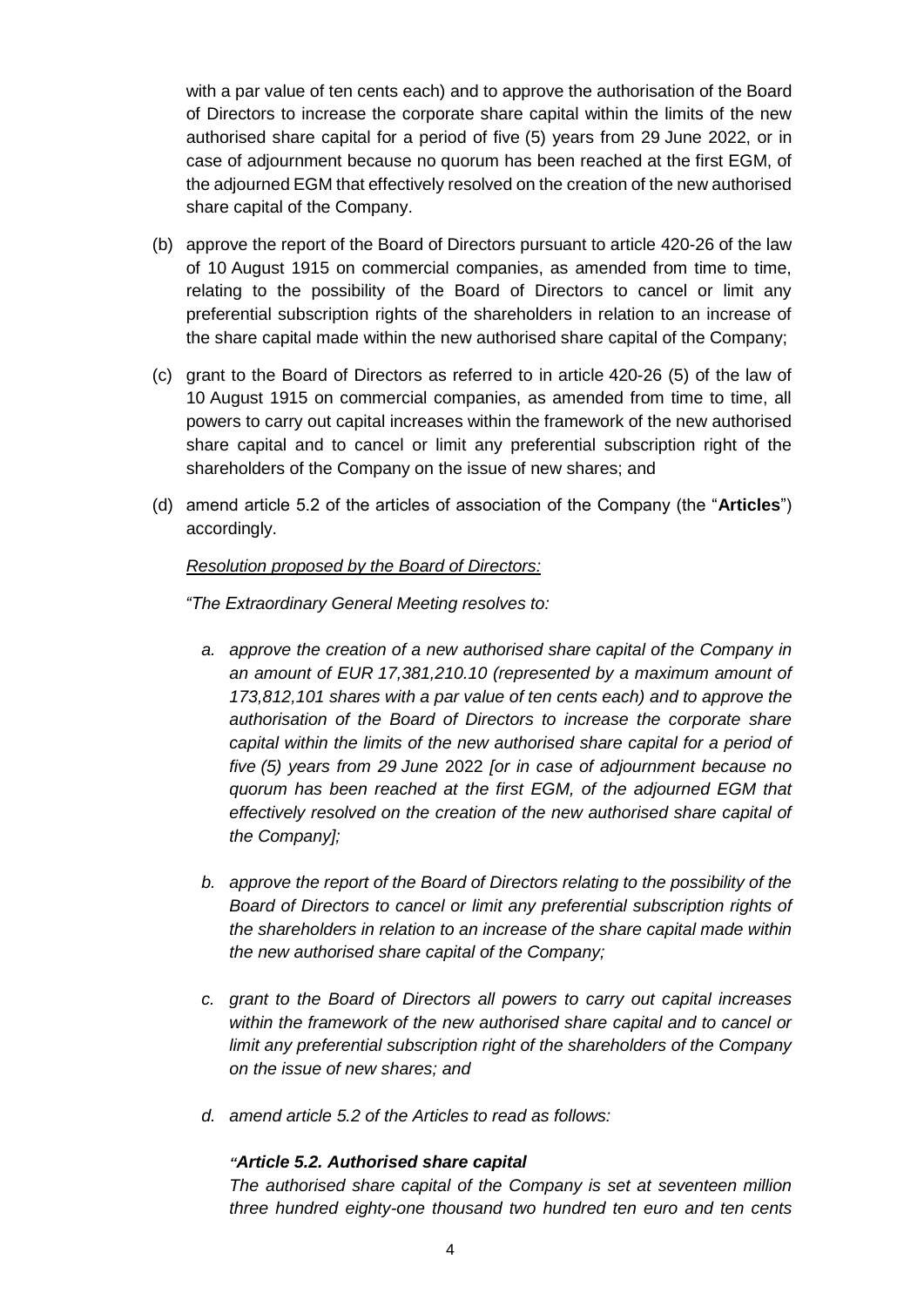*(EUR 17,381,210.10) in addition to the subscribed share capital of the Company, represented by up to one hundred seventy-three million eight hundred twelve thousand one hundred and one (173,812,101) shares with a par value of ten cents (EUR 0.10) each. Any further (special) authorised share capital(s), if any, shall be regarded as supplemental, but not be considered substitutive of the authorised share capital.* 

*The board of directors is fully authorised:*

- *to increase the subscribed share capital by an additional amount corresponding to the authorised share capital as a whole at once, by successive portions or by continuous issues of new shares, to be paid up in cash, by contribution in kind, by conversion of shareholders' claims, or following approval of the general meeting of shareholders, by incorporation of profits or reserves into capital;*
- *to issue convertible bonds, notes, warrants and, generally, any financial instruments granting the right to their holders to subscribe for one or more shares of the Company. The board of directors may at its sole discretion determine the conditions under which the convertible bonds, the notes, the warrants or the financial instruments granting the right to their holders to subscribe for one or more shares of the Company shall be issued, including the type, the registered or bearer form, the price, the currency, the interest rate, as well as any condition relating to the issue, exercise, transfer and conversion of such convertible bonds, notes, warrants or financial instruments. Such issue shall comply with the limits of the authorised capital and with the applicable legal provisions and more particularly with article 420-27 of the Law, as applicable;*
- *to issue shares, options and any financial instruments granting the right to their holders to subscribe for one or more shares of the Company under any share option programme, management or any other incentive scheme of the Company (each a "Programme");*
- *to determine the place and the date of the issue or of the successive issues, the terms and conditions of subscription and payment of the additional shares; and*
- *to cancel or limit the preferential subscription right of the shareholders with respect to (i) the above issue of additional shares against payment in cash, by contribution in kind, by conversion of shareholders' claims or by incorporation of profits or reserves into capital, (ii) the issue of convertible bonds, notes, warrants and any financial instruments granting the right to their holders to subscribe for one or more shares of the Company and (iii) the issue of shares, options and any financial instruments granting the right to their holders to subscribe for one or more shares of the Company under any Programme.*

*Such authorisation is valid for a period of five years starting from 29 June 2022 [or in case of adjournment because no quorum has been reached at the first EGM, of the adjourned EGM that effectively resolved on the creation of the new authorised share capital of the Company] and may be renewed by resolution of*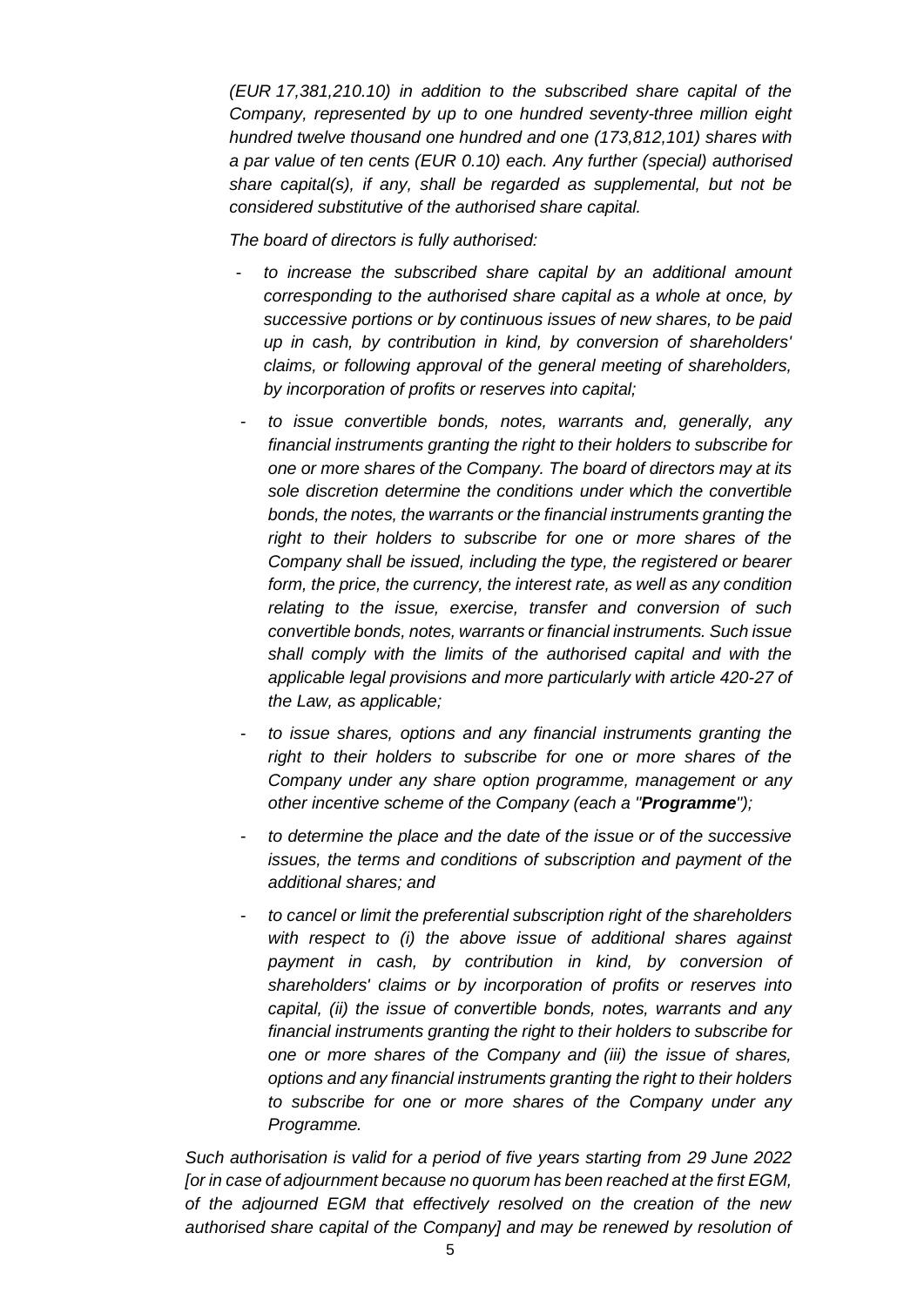*the general meeting of shareholders deliberating in the manner required for the amendment of the Articles. However, if any of the above-mentioned instruments are issued before or during this period the new shares may be issued upon conversion or exercise of said instruments also after the expiry of this period. As a consequence of each increase of capital so rendered effective, the first paragraph of article 5.1. will be amended such as to correspond to the increase so rendered effective; such modification will be documented in notarial form by the board of directors or by any persons appointed for such purposes and published in accordance with the Law. For the avoidance of doubt, the amount of the authorised share capital is adjusted at each capital increase effected within the framework of the authorised share capital.*"

- 2. Decision to:
	- (a) create a special authorised share capital of the Company in an amount of EUR 5,000,000 (represented by a maximum amount of 50,000,000 shares with a par value of ten cents each) which is available only for share deliveries under scrip dividend offerings and to approve the authorisation of the Board of Directors to increase the corporate share capital within the limits of the special authorised share capital for a period of five (5) years from 29 June 2022, or in case of adjournment because no quorum has been reached at the first EGM, of the adjourned EGM that effectively resolved on the creation of the special authorised share capital of the Company;
	- (b) approve the report of the Board of Directors pursuant to article 420-26 of the law of 10 August 1915, on commercial companies, as amended from time to time, relating to the possibility of the Board of Directors to cancel or limit any preferential subscription rights of the shareholders in relation to an increase of the share capital made within the special authorised share capital of the Company;
	- (c) grant to the Board of Directors as referred to in article 420-26 (5) of the law of 10 August 1915 on commercial companies, as amended from time to time, all powers to carry out capital increases within the framework of the special authorised share capital and to cancel or limit any preferential subscription right of the shareholders of the Company on the issue of new shares; and
	- (d) create a new article 5.3 of the articles of association of the Company accordingly.

#### *Resolution proposed by the Board of Directors:*

*"The Extraordinary General Meeting resolves to:*

*a. approve the creation of a special authorised share capital of the Company in an amount of EUR 5,000,000 (represented by a maximum amount of 50,000,000 shares with a par value of ten cents each), which is available only for share deliveries under scrip dividend offerings, and to approve the authorisation of the Board of Directors to increase the corporate share capital within the limits of the special authorised share capital for a period of five (5) years from* 29 June 2022 *[or in case of adjournment because no quorum has been reached at the first EGM, of the adjourned EGM that*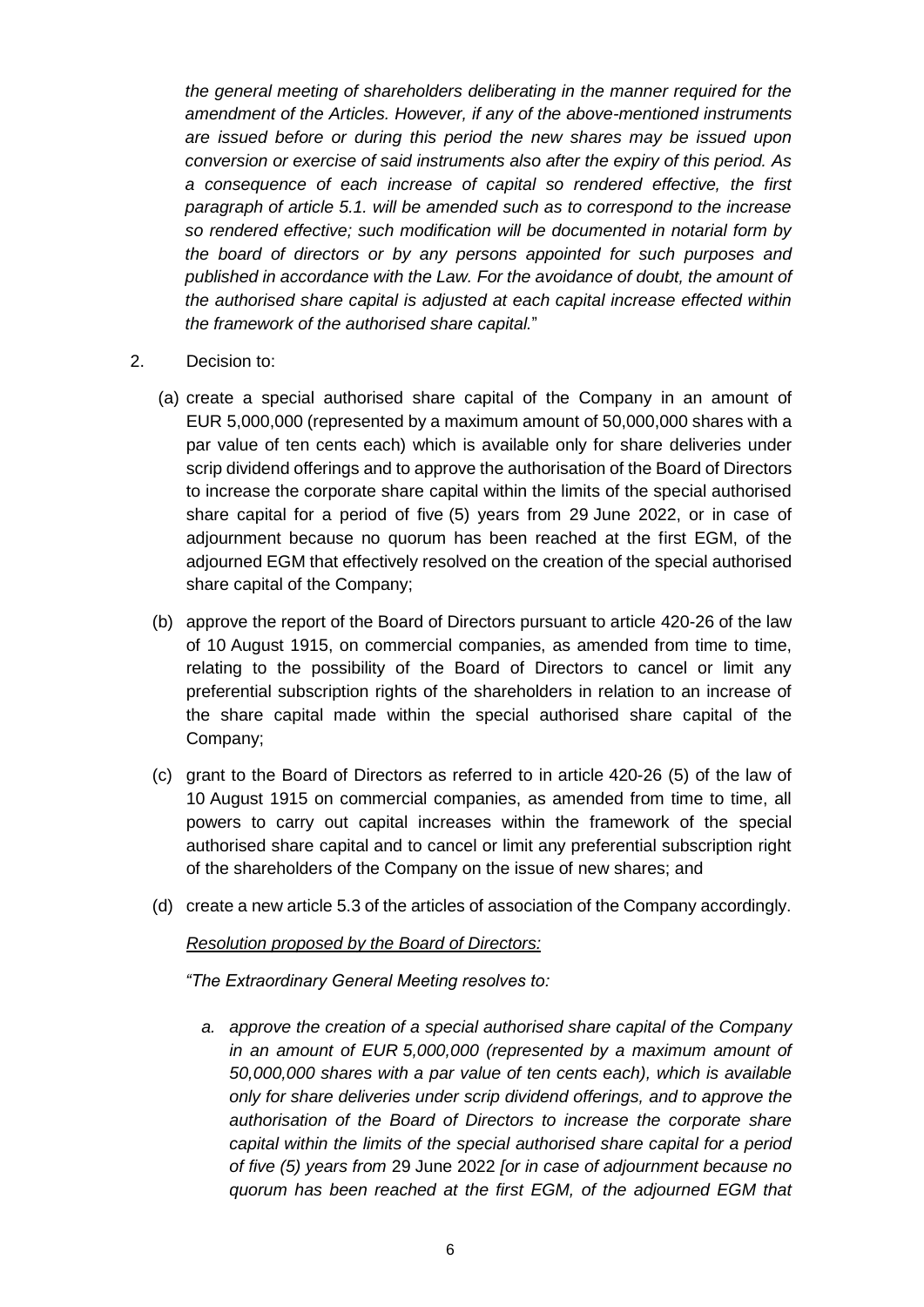*effectively resolved on the creation of the special authorised share capital of the Company];*

- *b. approve the report of the Board of Directors relating to the possibility of the Board of Directors to cancel or limit any preferential subscription rights of the shareholders in relation to an increase of the share capital made within the special authorised share capital of the Company;*
- *c. grant to the Board of Directors all powers to carry out capital increases within the framework of the special authorised share capital and to cancel or limit any preferential subscription right of the shareholders of the Company on the issue of new shares; and*
- *d. create a new article 5.3 of the Articles to read as follows:*

#### *"Article 5.3. Special authorised share capital*

*The special authorised share capital of the Company is set at five million euro (EUR 5,000,000) in addition to the subscribed share capital of the Company, represented by up to fifty million (50,000,000) shares with a par value of ten cents (EUR 0.10) each. The special authorised share capital is supplemental, but not substitutive, to any general authorised share capital of the Company existing from time to time.* 

*The board of directors is fully authorised:*

- *to increase the subscribed share capital by an additional amount corresponding to the special authorised capital as a whole at once, by successive portions or by continuous issues of new shares to be paid up by contribution in kind of shareholder claims relating from the distribution of a dividend of the Company;*
- *to issue shares under the special authorised share capital only for the purpose to deliver shares to shareholders in consideration for the contribution of their dividend right claims (scrip dividend) attached to shares of the Company;*
- *to determine the place and the date of the issue or of the successive issues, the terms and conditions of subscription and payment of the additional shares; and*
- *to cancel or limit the preferential subscription right of the shareholders with respect to the above issue of additional shares against payment by contribution in kind of the shareholders' dividend claims.*

*Such authorisation is valid for a period of five years starting from 29 June 2022 [or in case of adjournment because no quorum has been reached at the first EGM, of the adjourned EGM that effectively resolved on the creation of the special authorised share capital of the Company] and may be renewed by resolution of the general meeting of shareholders deliberating in the manner required for the amendment of the Articles. As a consequence of each increase of capital so rendered effective, the first paragraph of article 5.1. will be amended such as to correspond to the increase so rendered effective; such modification will be documented in notarial form by the board of directors or by any persons appointed*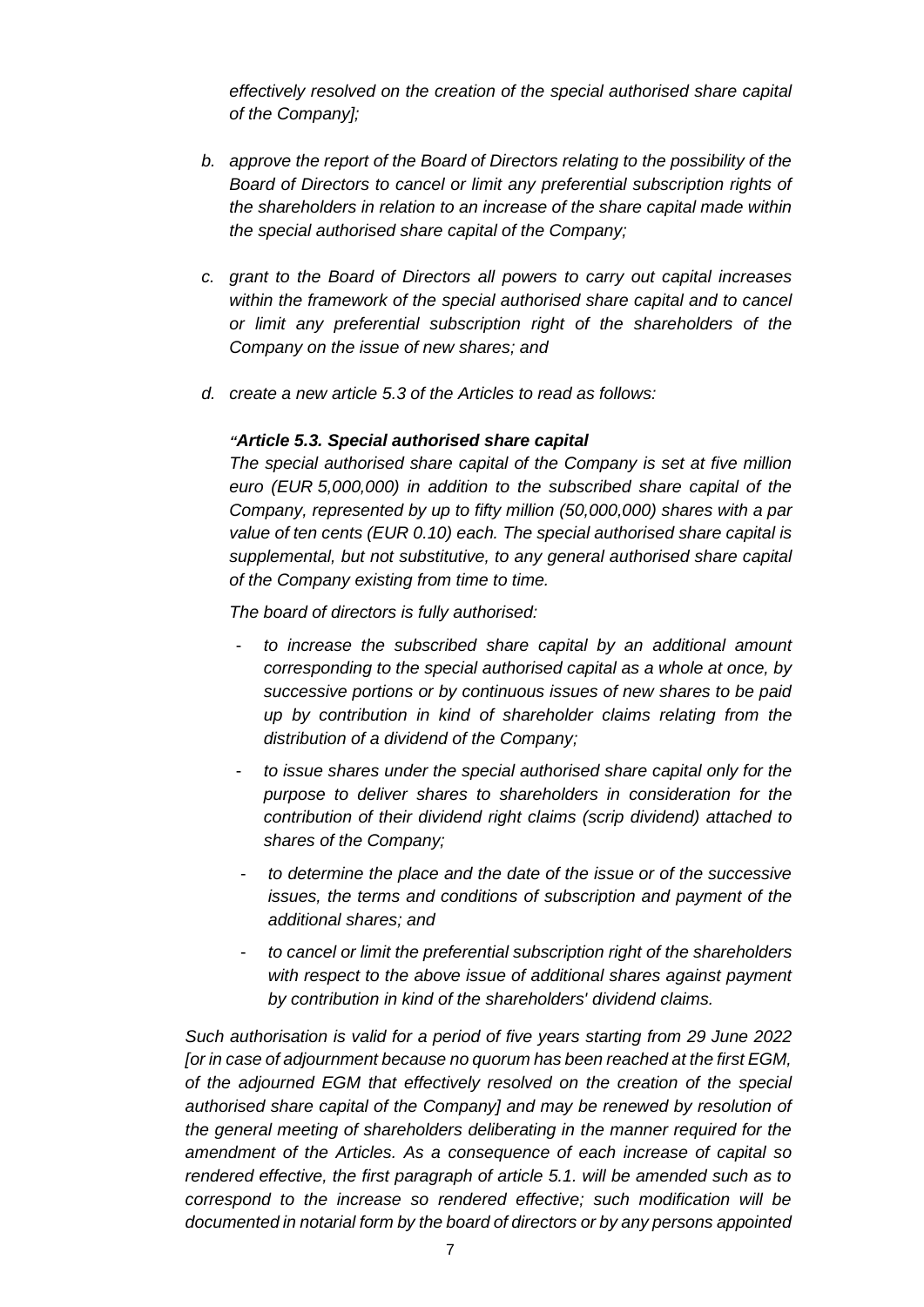*for such purposes and published in accordance with the Law. For the avoidance of doubt, the amount of the special authorised share capital is adjusted at each capital increase effected within the framework of the special authorised share capital."*

3. Approval of the amendment to article 8 paragraph 1 of the Articles.

*Resolution proposed by the Board of Directors:*

*"The Extraordinary General Meeting resolves to amend article 8 paragraph 1 of the Articles to read as follows:*

*"Art. 8. The annual general meeting of shareholders shall be held within six (6) months after the end of the financial year of the Company at the registered office of the Company, or at such other place as may be specified in the notice of meeting.*"

### **QUORUM AND MAJORITY REQUIREMENTS FOR THE EGM**

The EGM shall not validly deliberate unless at least one half of the Company's share capital is represented. If this condition is not satisfied, a second meeting may be convened, in the manner prescribed by the Articles and the law of 10 August 1915 on commercial companies, as amended from time to time, by means of notices filed with the Luxembourg Trade and Companies Register (*Registre de Commerce et des Sociétés*) and published on the *Recueil Electronique des Sociétes et Associations* and in a Luxembourg newspaper at least seventeen (17) days before the meeting. The second meeting shall validly deliberate regardless of the proportion of the capital represented. At both meetings, the resolutions, in order to be adopted, must be carried by at least two thirds of the votes cast.

### **IMPORTANT INFORMATION FOR BOTH AGM AND EGM**

### **SHARE CAPITAL AND VOTING RIGHTS**

At the date of convening of the AGM and EGM, the Company's subscribed share capital equals EUR 17,618,789.90 and it is divided into 176,187,899 shares having a par value of EUR 0.10 each, all of which are fully paid up. At the date of convening of the AGM and the EGM, the voting rights attached to a total number of 11,225,841 shares of the Company are suspended according to Luxembourg law. The Company's subscribed share capital and number of voting rights suspended may vary at the date of the AGM and the EGM due to capital increase(s) and share buy-back(s).

### **AVAILABLE INFORMATION AND DOCUMENTATION**

The following documents will be available for inspection by the shareholders at the registered office of the Company at 40, Rue du Curé, L-1368 Luxembourg, Grand Duchy of Luxembourg, starting on the day of publication of this convening notice in the Luxembourg electronic gazette (*Recueil Electronique des Sociétés et Associations* – RESA) and on the Company's website at [https://www.grandcityproperties.com/investor](https://www.grandcityproperties.com/investor-relations/general-meeting/agm-egm-2022/)[relations/general-meeting/agm-egm-2022/.](https://www.grandcityproperties.com/investor-relations/general-meeting/agm-egm-2022/)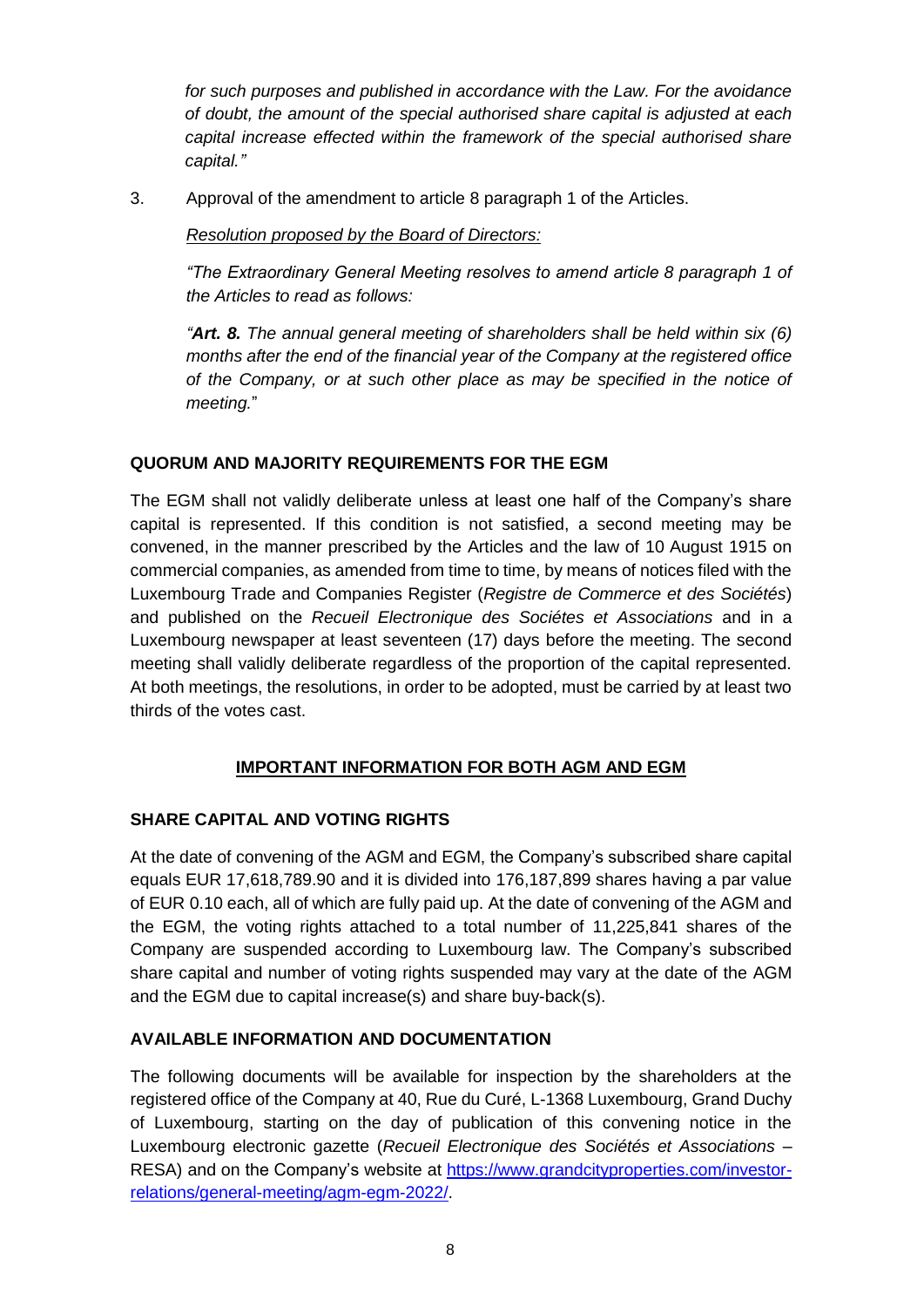- (a) the full text of any document to be made available by the Company at the AGM and EGM including the draft resolutions in relation to above agenda points proposed to be adopted at the AGM and EGM;
- (b) this convening notice;
- (c) the total number of shares and attached voting rights issued by the Company as of the date of publication of this convening notice;
- (d) the Voting and Proxy Form (as further mentioned below);
- (e) the report of the board of directors of the Company in accordance with article 420- 26 (5) of the law of 10 August 1915 on commercial companies, as amended from time to time;
- (f) the management report of the Board of Directors in respect of the statutory financial statements and the consolidated financial statements of the Company and its group for the financial year ended on 31 December 2021;
- (g) the report of the independent auditor of the Company in respect of and contained in the statutory financial statements of the Company and the report of the independent auditor of the Company in respect of and contained in the consolidated financial statements of the Company and its group for the financial year ended on 31 December 2021;
- (h) the statutory financial statements of the Company for the financial year ended on 31 December 2021 and the consolidated financial statements of the Company and its group for the financial year ended on 31 December 2021; and
- (i) the remuneration report for the financial year ended on 31 December 2021.

# **ATTENDANCE AND REGISTRATION PROCEDURES**

### **a) Attendance**

In accordance with article 1 (1) of the Luxembourg law of 23 September 2020 on measures concerning the holding of meetings in companies and other legal entities, as amended, **the Company will not hold physical general meetings**. **Shareholders or their proxies will not be able to attend the AGM nor the EGM in person**.

### **b) Webcast**

Shareholders may follow the AGM and/or the EGM remotely via the live audio-webcast of the AGM and/or the EGM, which will be available on 29 June 2022 at <https://www.webcast-eqs.com/gcp20220629> starting at 11.00 a.m. CEST.

### **c) Voting**

Shareholders can exercise their voting rights only by (i) voting remotely in writing or (ii) authorising the secretary of the AGM and/or the EGM or a proxyholder to cast votes on their behalf in the secretary's or such proxyholder's discretion using the voting and proxy form (the "**Voting and Proxy Form**"). In order to exercise voting rights in the AGM and/or in the EGM, shareholders must provide the Company with (i) the Record Date Confirmation, as indicated below, and (ii) the duly completed, dated and signed Voting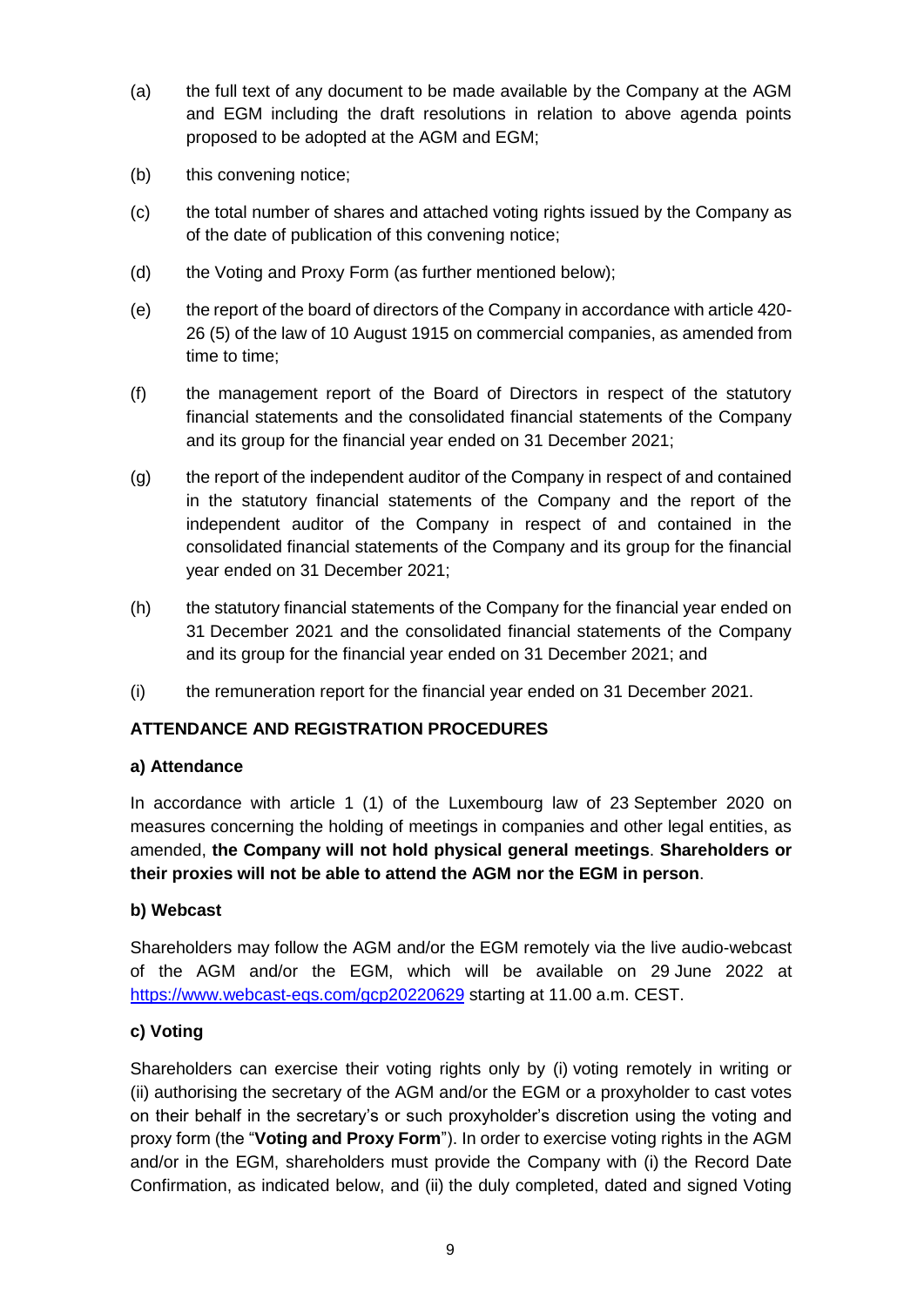and Proxy Form, as indicated below, at the latest until 23 June 2022 at midnight (24:00) (CEST).

**Record Date Confirmation:** Only shareholders who were holders of record of shares on the fourteenth (14th) day prior to the AGM and/or the EGM at midnight, *i.e.* on 15 June 2022 at midnight (24:00) (CEST) (the "**Record Date**"), can participate in and vote at the AGM and/or the EGM. Shareholders are obliged to obtain a confirmation letter (the "**Record Date Confirmation**") issued by the depository bank that is safe-keeping their shares in the Company stating the number of shares held by the shareholder on the Record Date. The Record Date Confirmation must be made in writing and sent by e-mail to [generalmeeting@grandcity.lu](mailto:generalmeeting@grandcity.lu) or by postal services to Grand City Properties S.A., Attn. AGM and EGM 2022/Kathrin Lampen, 40, Rue du Curé, L-1368 Luxembourg, Grand Duchy of Luxembourg.

**Proxy Form:** All shareholders who plan to participate in the AGM and/or the EGM and either (i) vote remotely in writing or (ii) authorise the secretary of the AGM and/or the EGM or a proxyholder to cast votes on their behalf in the secretary's or such proxyholder's discretion shall duly complete and sign the Voting and Proxy Form, which can be retrieved from the Company's website at [https://www.grandcityproperties.com/investor-relations/general-meeting/agm-egm-](https://www.grandcityproperties.com/investor-relations/general-meeting/agm-egm-2022/)[2022/](https://www.grandcityproperties.com/investor-relations/general-meeting/agm-egm-2022/) specifying the number of shares held by the represented shareholder on the Record Date. The dated and signed Voting and Proxy Form shall be sent by e-mail to [generalmeeting@grandcity.lu](mailto:generalmeeting@grandcity.lu) or by postal services to Grand City Properties S.A., Attn. AGM and/or the EGM 2022/Kathrin Lampen, 40, Rue du Curé, L-1368 Luxembourg, Grand Duchy of Luxembourg.

Please note that only persons who are shareholders of the Company at the Record Date and who have timely submitted the Record Date Confirmation and the Voting and Proxy Form shall have the right to participate in and vote at the AGM and/or the EGM.

# **ADDITIONAL IMPORTANT INFORMATION FOR SHAREHOLDERS**

### **Transfer of shares after the Record Date**

Shareholders are hereby informed that exercise of voting rights is exclusively reserved to such persons that were shareholders on the Record Date (or their duly appointed proxyholders). Transfer of shares after the Record Date is possible subject to usual transfer limitations, as applicable. However, any transferee having become owner of the shares after the Record Date has no right to vote at the AGM and/or the EGM.

### **Ability to add agenda items or table alternative resolutions**

One or more shareholders holding together at least 5% of the issued share capital of the Company have the right to add items to the agenda of the AGM and/or the EGM and/or to table draft resolutions for items included or to be included on the agenda of the AGM and/or the EGM. Any such request must:

• be received by the Company before 7 June 2022 at midnight (24:00) (CEST);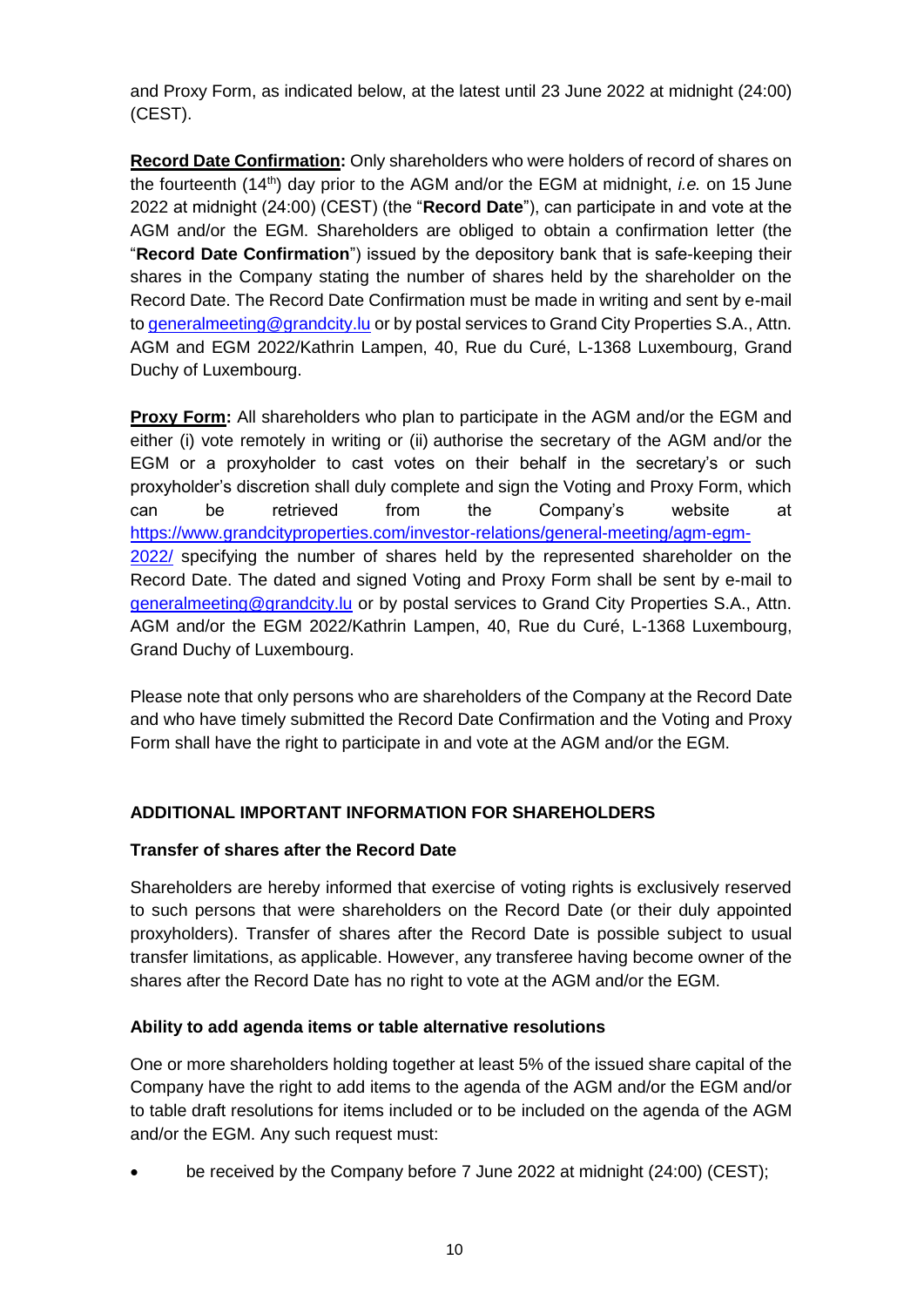- be made in writing and sent by e-mail to [generalmeeting@grandcity.lu](mailto:generalmeeting@grandcity.lu) or by postal services to Grand City Properties S.A., Attn. AGM and/or EGM 2022/Kathrin Lampen, 40, Rue du Curé, L-1368 Luxembourg, Grand Duchy of Luxembourg;
- be accompanied by either (a) the text of the new agenda item and/or draft resolution and a background explanation or (b) an alternative resolution for an existing agenda item, with a clear identification of the agenda item concerned, the text of the proposed alternative resolution and a background explanation;
- include the name of a contact person and a postal address or e-mail address at which the Company can confirm receipt within forty-eight (48) hours; and
- be followed by a Record Date Confirmation (as defined above under Attendance and Registration Procedures), proving that the requesting shareholder is a shareholder of the Company on the Record Date (as defined above under Attendance and Registration Procedures) holding alone or together with other requesting shareholders at least 5% of the issued share capital of the Company.

The Company will publish a revised agenda for the AGM and/or the EGM at the latest on 14 June 2022.

# **Right to ask questions**

Shareholders have the right to ask questions about items on the agenda of the AGM and/or the EGM before the respective meeting. In accordance with the Luxembourg law of 23 September 2020 on measures concerning the holding of meetings in companies and other legal entities, as amended, shareholders may submit their questions electronically. The Company asks shareholders wishing to exercise this right to send their questions by e-mail to [generalmeeting@grandcity.lu](mailto:generalmeeting@grandcity.lu) at least ten (10) business days prior to the relevant meeting together with evidence establishing the holding of shares on the Record Date. The Company will respond on a best efforts basis to the questions with respect to the AGM and the EGM, in particular respecting the good order of the AGM and the EGM and its business interests.

### **Publication of voting results**

The results of the vote for each meeting will be published on the Company's website within fifteen (15) days following the AGM and the EGM. After the AGM and the EGM, a shareholder can obtain upon request and within a period not exceeding two (2) months from the date of the vote, confirmation that his/her vote has been registered and counted by the Company.

## **Disclosures pursuant to the Commission Implementing Regulation (EU) 2018/1212 of 3 September 2018**

| A <sub>1</sub> | Unique identifier of the event   GCPAGMEGM20220629 |                                                                                     |
|----------------|----------------------------------------------------|-------------------------------------------------------------------------------------|
| A <sub>2</sub> | Type of message                                    | Convening Notice of the Annual General<br>Meeting and Extraordinary General Meeting |
| B <sub>1</sub> | <b>ISIN</b>                                        | LU0775917882                                                                        |